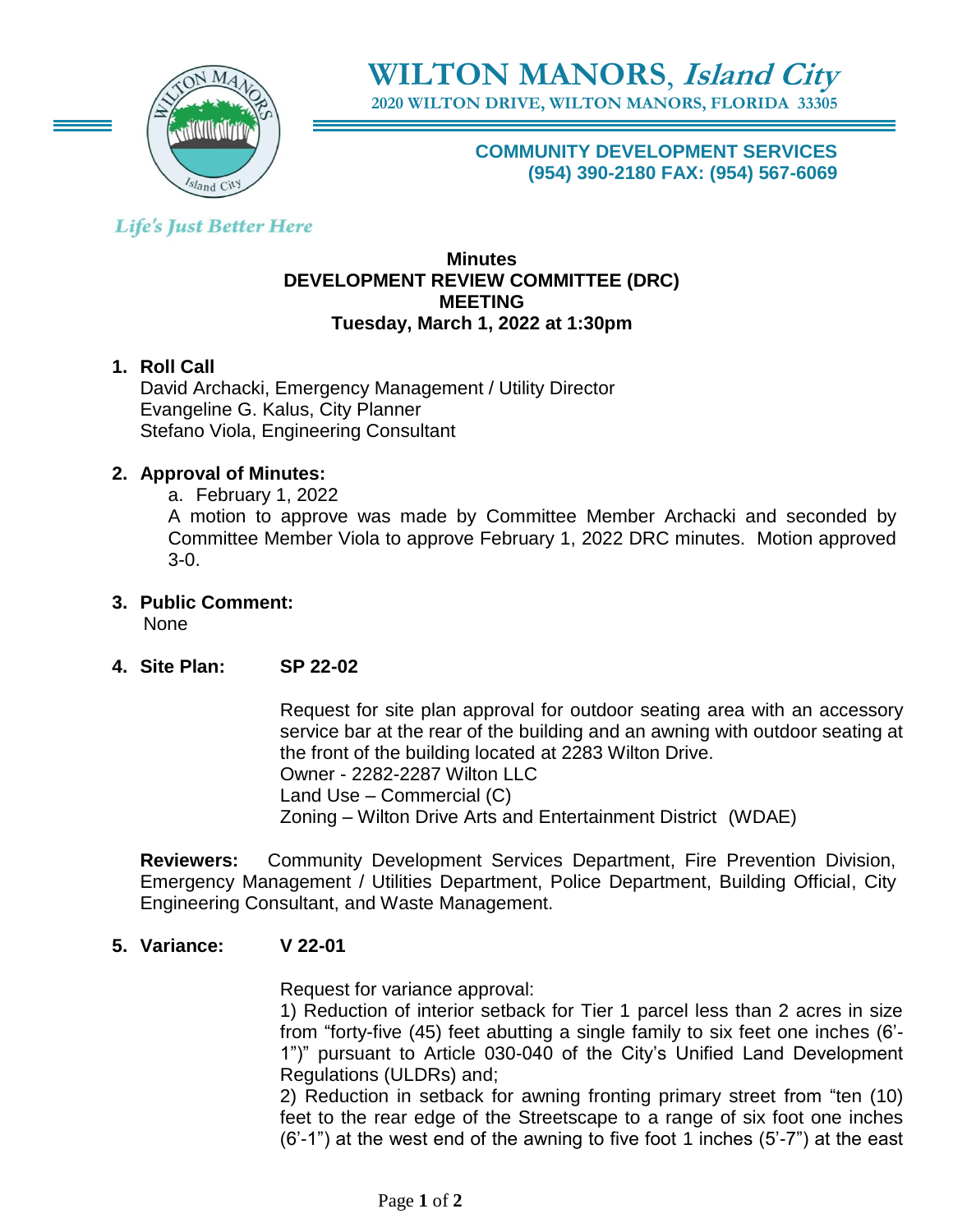end of the awning" pursuant to Article 030-050(a) for the property located at 2283 Wilton Drive. Owner – 2282-2287 Wilton LLC Land Use – Commercial (C) Zoning – Wilton Drive Arts and Entertainment District (WDAE)

**Reviewers:** Community Development Services Department, Fire Prevention Division, Emergency Management / Utilities Department, Police Department, Building Official, City Engineering Consultant, and Waste Management.

Both items SP 22-02 and V 22-01 were discussed together. Robert Allica, representing 2282-2287 Wilton LLC, was present. City staff went over staff comments. Comments attached. Committee Member Viola and City Planner Kalus discussed comment regarding landscape island with Mr. Allica. Committee Member Viola agreed that if there was valet parking during all business hours, the landscape island would not be necessary. A motion was made by Committee Member Viola and seconded by Committee Member Architect to recommend approval to the Planning and Zoning Board subject to valet agreement. Motion was approved 3-0.

Meeting was adjourned at 1:52pm.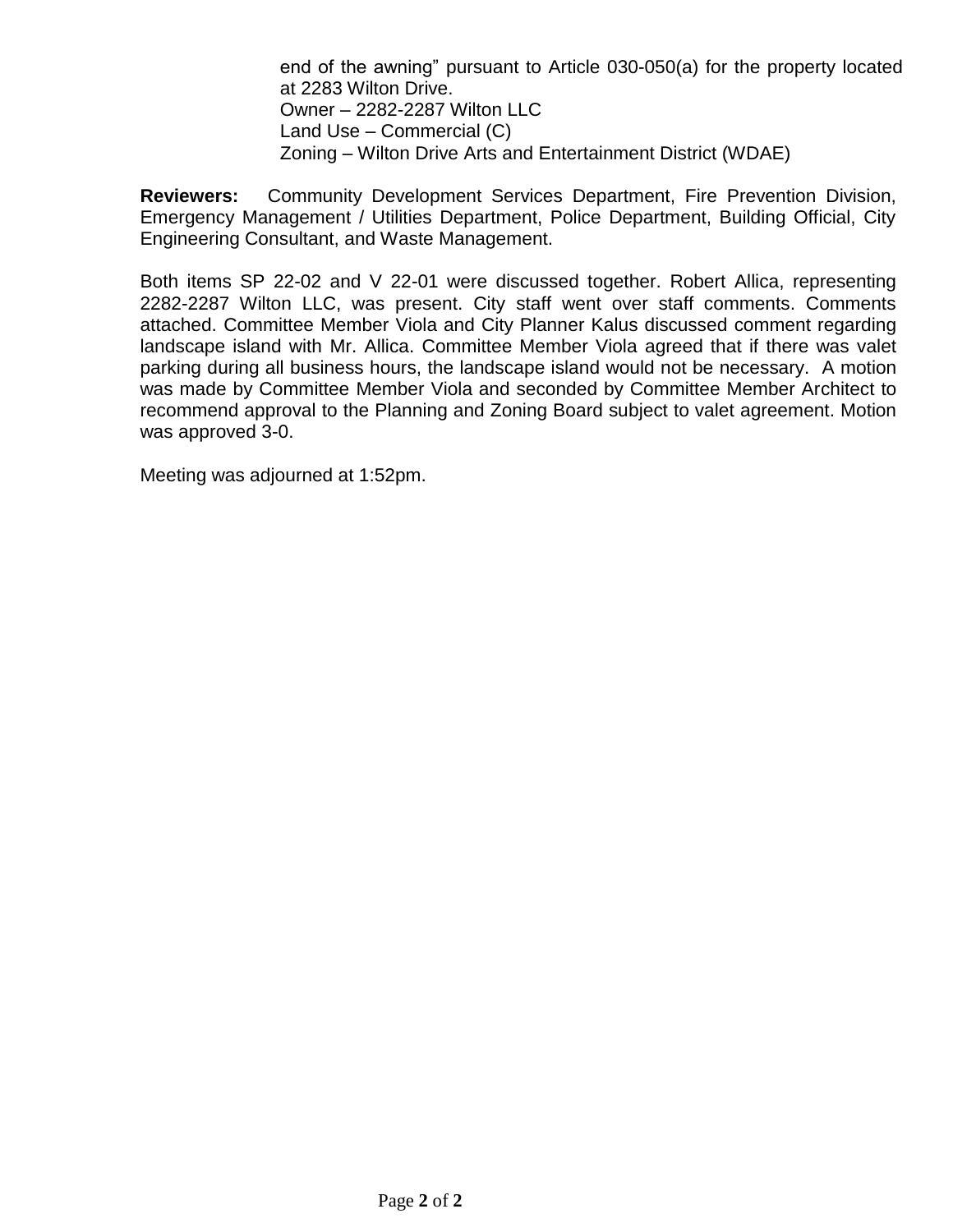

**2020 WILTON DRIVE, WILTON MANORS, FLORIDA 33305**

**COMMUNITY DEVELOPMENT SERVICES (954) 390-2180 FAX: (954) 567-6069**

**Life's Just Better Here** 

**Project #: SP 22-02 & V 22-01**

Distribution Date: 2.14.22

#### **DRC Review Sheet**

Comments Due by: \_Tuesday, February 22, 2022

#### **DRC Meeting Date: \_\_Tuesday, March 1, 2022 at 1:30pm**

Location: City Commission Chambers\_

Project Name: The Pub

Site Plan Request - Request for site plan approval for outdoor seating area with an accessory service bar at the rear of the building and an awning with outdoor seating at the front of the building located at 2283 Wilton Drive.

Variance Request: Request for variance approval: 1) reduction of interior setback for Tier 1 parcel less than 2 acres in size from "forty-five (45) feet abutting a single family to six feet, one inch (6'-1")" pursuant to Article 030-040 of the City's Unified Land Development Regulations (ULDRs) and; 2) reduction in setback for awning fronting primary street from "ten (10) feet to the rear edge of the Streetscape Frontage to a range of six feet, one inch (6'-1") at the west end of the awning to five feet, 7 inches (5'-7") at the east end of the awning" pursuant to Article 030-050(a) for the property located at 2283 Wilton Drive.

Distribution List:

- ( ) Roberta Moore, Director of Community Services ( ) Building Official
- 
- ( ) David Nilio, Fire Marshal ( ) Evangeline G. Kalus, City Planner<br>( ) David J. Archacki, ER MGMT /Utilities Director ( ) Waste Management  $( )$  David J. Archacki, ER MGMT /Utilities Director
- 
- 
- 
- 
- ( ) Gary Blocker, Police Chief ( ) City Engineering Consultant

Comments: Please return your comments via email to Evy at [ekalus@wiltonmanors.com](mailto:ekalus@wiltonmanors.com) or in person.

1. The planter is a good idea. Is this a cement or CBS Block structure?

2. I request having in the development order no exterior music with some reasonable exemptions (ie. special event permits).

3. The PD requests The Pub join BSOs Real Time Crime Center's public private partnership that looks

to enhance law enforcement's real time crime solutions. More information can be found here: [https://www.sheriff.org/PIO/BSONews/Pages/BSO%E2%80%99S-REAL-TIME-CRIME-CENTER-](https://www.sheriff.org/PIO/BSONews/Pages/BSO%E2%80%99S-REAL-TIME-CRIME-CENTER-SEEKS-PUBLIC-PRIVATE-PARTNERSHIP-TO-REDUCE-CRIME.aspx)[SEEKS-PUBLIC-PRIVATE-PARTNERSHIP-TO-REDUCE-CRIME.aspx](https://www.sheriff.org/PIO/BSONews/Pages/BSO%E2%80%99S-REAL-TIME-CRIME-CENTER-SEEKS-PUBLIC-PRIVATE-PARTNERSHIP-TO-REDUCE-CRIME.aspx)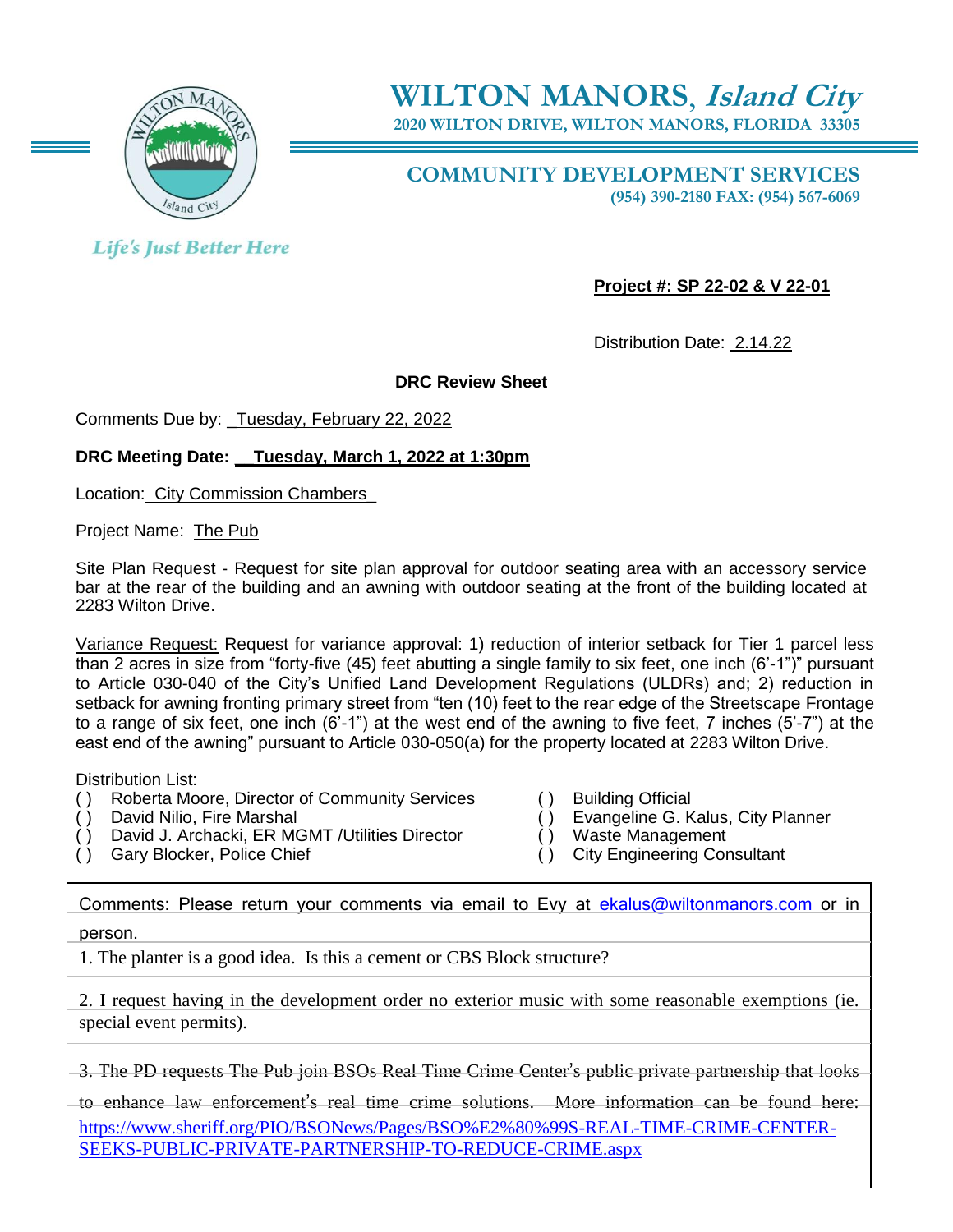

**2020 WILTON DRIVE, WILTON MANORS, FLORIDA 33305**

**COMMUNITY DEVELOPMENT SERVICES (954) 390-2180 FAX: (954) 567-6069**

**Life's Just Better Here** 

**Project #: SP 22-02 & V 22-01**

Distribution Date: 2.14.22

#### **DRC Review Sheet**

Comments Due by: \_Tuesday, February 22, 2022

#### **DRC Meeting Date: \_\_Tuesday, March 1, 2022 at 1:30pm**

Location: City Commission Chambers\_

Project Name: The Pub

Site Plan Request - Request for site plan approval for outdoor seating area with an accessory service bar at the rear of the building and an awning with outdoor seating at the front of the building located at 2283 Wilton Drive.

Variance Request: Request for variance approval: 1) reduction of interior setback for Tier 1 parcel less than 2 acres in size from "forty-five (45) feet abutting a single family to six feet, one inch (6'-1")" pursuant to Article 030-040 of the City's Unified Land Development Regulations (ULDRs) and; 2) reduction in setback for awning fronting primary street from "ten (10) feet to the rear edge of the Streetscape Frontage to a range of six feet, one inch (6'-1") at the west end of the awning to five feet, 7 inches (5'-7") at the east end of the awning" pursuant to Article 030-050(a) for the property located at 2283 Wilton Drive.

Distribution List:

- ( ) Roberta Moore, Director of Community Services ( ) Building Official
- 
- ( ) David J. Archacki, ER MGMT /Utilities Director ( ) Waste Management
- 
- 
- ( ) David Nilio, Fire Marshal ( ) Evangeline G. Kalus, City Planner
	-
- ( ) Gary Blocker, Police Chief (X) City Engineering Consultant

| Comments: Please return your comments via email to Evy at ekalus@wiltonmanors.com or in |
|-----------------------------------------------------------------------------------------|
| person.                                                                                 |
| 1. Recommend converting the eastern most "parking space" into a landscape island.       |
|                                                                                         |
|                                                                                         |
|                                                                                         |
|                                                                                         |
|                                                                                         |
| Reviewed by:<br>Stefano Viola                                                           |